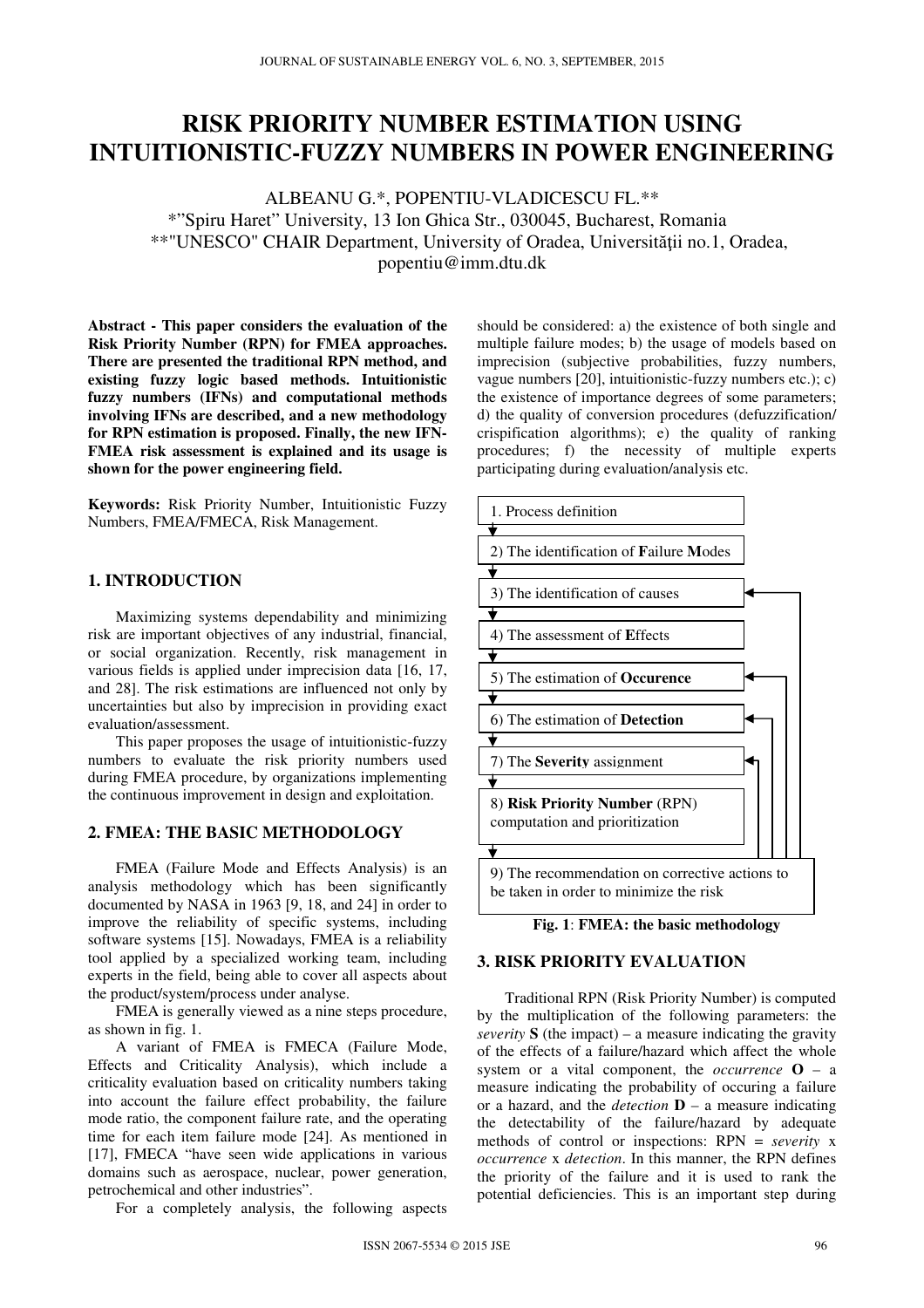FMEA (Failure Mode and Effects Analysis) procedure. Various methods to compute RPN are available [7-14, 18, 23, 24], and [25]. The classical approach assumes that S, O, and D are defined by natural numbers among 1 and 10 (see [23, 24]), where 10 indicates the fault/hazard that is the most severe or the highest occurrence frequency or the most difficult to detect. It is easy to see that product SxOxD results in less numbers (120 effectively) than 1000, some results having a high repetition. A simple example illustrates the repetition:  $2x10x10 = 10x2x10 = 10x10x2 = 200$ . To avoid the repetition, the practitionars considered a large plethora of modifications: from including suplimentary information (like cost) to the usage of fuzzy or vague sets.

Also the traditional RPN considers the same importance of the three parameters: *the three failure mode indexes are all equally important*. In [18] it is proposed the usage og the following weights: 0.5396 (for S), 0.2970 (for O), and 0.1634 (for D). Also, Arabian-Hoseynabady, Oraee and Tavner, used during RELIAWIND project, the following weigts: (0.21, 0.26, 0.53). Other variants are given by [25]. This is to show that the importance degree depends on the system under study by the FMEA methodology.

Another problem with RPN interpretation is related to the assumption that the scales of the three S , O and D indexes have the same metric and that the same danger level corresponds to the same values on different index scales.

This paper proposes the usage of intuititionisticfuzzy numbers (mainly triangular, but other shapes can be used) to obtain the IF-RPN. Every parameter is given by linguistic variabiles modelled by intuitionistic-fuzzy numbers. The adequate operations will be used to compute the IF-RPN shapes. For rare events (low occurrence frequency), when the probability is difficult to estimate, a subjective probability (provided by experts) can be used. However, subjective probabilities differ from person to person. Because the probability is subjective, it contains a high degree of personal bias, and a multi-expert approach is necessary to be applied.

#### **4. INTUITIONISTIC-FUZZY NUMBERS**

According to [2, 3, 4, 5, 6], an intuitionistic fuzzy (IF) set A in a nonempty set X is an object having the form  $A = \{(x, \mu(x), v(x)), x \in X\}$ , where  $\mu(x)$ , (respective  $v(x)$ ) is the membership (respective non membership) degree. If  $\mu(x) + \nu(x) = 1$ , for all x in X, then A is a fuzzy set (as introduced by Zadeh [27]; see also [21] for fuzzy arithmetic computational details). If there is at least one element x of X such that  $\mu(x) + \nu(x)$ < 1 then A is an intuitionistic fuzzy set, or Atanassov set.

The basic concepts of intuitionistic fuzzy modelling are related to operations on intuitionistic fuzzy set, intuitionistic fuzzy relations, intuitionistic fuzzy numbers, and intuitionistic fuzzy intervals.

If  $\{A_i; i \in I\}$  are a collection of intuitionistic fuzzy sets over X, then A1 ∪ A2 ∪ … = {(x, inf ( $\mu_1(x)$ ,  $\mu_2(x)$ , ...), sup  $(v_1(x), v_2(x), ...)$ ; x in X}, where  $A_i$  is  $\{(x, \mu_i(x), ...)$  $v_i(x)$ ). In a similar way, A1 ∩ A2 ∩ … = {(x, sup ( $\mu_1(x)$ ,  $\mu_2(x), \ldots$ ), inf  $(v_1(x), v_2(x), \ldots)$ . Two intuitionistic fuzzy

sets are equal, if their membership, and non membership functions are, corespondingly, equal  $(A_1 = A_2$  if and only if  $\mu_1(x) = \mu_2(x)$ , and  $\nu_1(x) = \nu_2(x)$ , for all x in X). Similarly,  $A_1 \subset A_2$  if and only if  $\mu_1(x) \leq \mu_2(x)$ , and  $v_1(x)$  $\geq$   $v_2(x)$ , for all x in X.

An intuitionistic fuzzy relation in  $X \times Y$  is an intuitionistic fuzzy set of X x Y: R = { $((x, y), \mu_R(x, y),$  $v_R(x, y)$ ,  $(x, y)$  in  $X \times Y$ .

Let R (respective S) be intuitionistic fuzzy relation of  $X \times Y$  (respective of  $Y \times Z$ ). The composition of R and S is given by  $\mu_{R^{\circ}S}(x, z) = \sup \{ \inf (\mu_R(x, y), \mu_S(y, z)), y \in \mathbb{R} \}$ Y}, and  $v_{R^{\circ}S}(x, z) = \inf \{ \sup (v_R(x, y), v_S(y, z)) ; y \in Y \}$ , for all  $(x, z)$  in  $X \times Z$ .

For any  $(\lambda, \theta)$  such that  $0 \leq \lambda + \theta \leq 1$ , the  $(\lambda, \theta)$  – cut set of A is given by  $A(\lambda, \theta) = \{x \mid \mu(x) \ge \lambda, \text{ and } \nu(x) \}$  $\leq \theta$ . Cutting is a very useful process and helps in proving various facts on intuitionistic fuzzy set environment.

The intuitionistic fuzzy numbers (IFNs)are defined over the real line, based on the following elements:

(1) a convex membership function:  $\mu(\lambda x_1+(1-\lambda)x_2) \ge$ inf  $(\mu(x_1), \mu(x_2)),$ 

(2) a concave non membership function:  $v(\lambda x_1+(1-\lambda)x_2)$  $\lambda$ )x<sub>2</sub>)  $\leq$  sup ( $v(x_1)$ ,  $v(x_2)$ ), and

(3) there is  $x_0$  and  $x_1$ , real numbers, such that  $\mu(x_0)$ =1 and  $v(x_1) = 0$ .

In practice, triangular (TIFN) and trapezoidal (TrIFN) intuitionistic fuzzy numbers are mostly popular. In this paper triangular intuitionistic fuzzy numbers will be used. The TIFN A is described by five real numbers *(m; a, b; a', b'), a' >* a, and *b' > b* (with *a, b; a', b'* as positive distances around *m*), and two triangular functions

$$
\mu_A(x) = \begin{cases}\n\frac{x-m+a}{a}, & \text{for } m-a \le x \le m \\
\frac{b+m-x}{b}, & \text{for } m \le x \le m+b \\
0, & \text{otherwise,} \n\end{cases}
$$

and

$$
V_A(x) = \begin{cases} \frac{m-x}{a}, & \text{for } m-a' \le x \le m \\ \frac{x-m}{b}, & \text{for } m \le x \le m+b \\ 1, & \text{otherwise.} \end{cases}
$$

 $\mathfrak{t}$ 

Let be the TIFN  $\alpha = (m; a, b; a', b')$  where  $a' > a$ , and b' > b. The number  $\alpha$  is positive if m- a' > 0. To fulfill the aim of this paper we need the following properties (that can be proved using the method based on cuts [22]):

- 1. [*Positive scalar multiplication*] If TIFN  $\alpha = (m; a, b;$ a', b') and  $k > 0$  (a positive scalar), then the TIFN k $\alpha$  is given by (km; ka, kb; ka', kb').
- 2. [*Negative scalar multiplication*] If TIFN  $\alpha = (m; a, b; c)$ a', b') and  $k < 0$  (a negative scalar), then the TIFN k $\alpha$ is given by (km; kb, ka; kb', ka').
- 3. [*Addition*] If  $\alpha = (m_1; a_1, b_1; a_1', b_1')$  and  $\beta = (m_2; a_2,$  $b_2$ ;  $a_2$ ',  $b_2$ ') are TIFNs, then the sequence defined by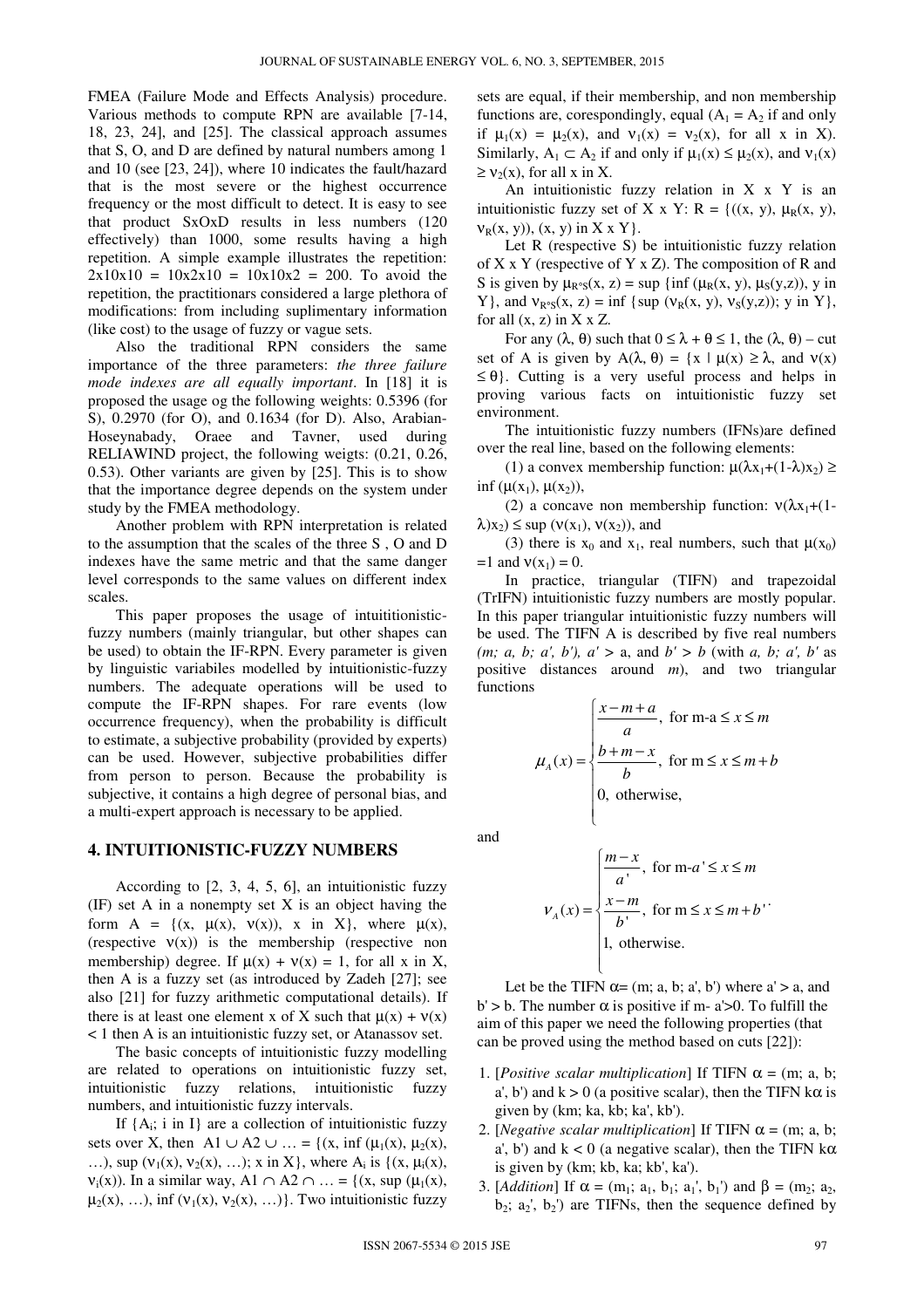$(m_1+m_2; a_1+a_2, b_1+b_2; a_1+a_2, b_1+b_2)$  describes the TIFN,  $\alpha \oplus \beta$ , i.e. the sum of  $\alpha$  and  $\beta$ .

4. [*Multiplication*] If  $\alpha = (m_1; a_1, b_1; a_1', b_1')$  and  $\beta = (m_2;$  $a_2, b_2; a_2, b_2$  are TIFNs, then the sequence defined by  $(m_1m_2; a_1a_2, b_1b_2; a_1'a_2, b_1'b_2)$  describes the TIFN α⊗β.

In order to compare two triangular intuitionistic fuzzy numbers some methods are described in literature [26]. Also it is possible to compare TIFNs using the distance measure proposed in [19] and the COAcrispification procedure developed by Angelov [1] and based on Center of Area.

If  $\alpha = (m_1; a_1, b_1; a_1, b_1')$  and  $\beta = (m_2; a_2, b_2; a_2')$ , *b*<sub>2</sub><sup> $'$ </sup>) are two TIFNs, then *d*( $\alpha$ *, β*) as one TIFN object is given by *(m; a, b; a', b')* where  $a = (m_1 - m_2) - max$  *{0, \onegrigma}*  $(m_1 - m_2) + (a_1 + b_2)/2$ ,  $a' = (m_1 - m_2) - max$  {0,  $(m_1 - m_2)$ }  $m_2$ ) +  $(a_1' + b_2')$  /2},  $b = (a_2 + b_1)/2$ ,  $b' = (a_2' + b_1')/2$ , and *m* is computed by the *1-cut* method [19].

In this paper we propose the usage of a simple COGcrispification procedure (base on **C**enter **o**f **G**ravity): Let T<sub>1</sub> and T<sub>2</sub> be two TIFNs given by  $(\mu_1, \nu_1)$  and  $(\mu_2, \nu_2)$ , respectively. The two planar curves  $(\mu_i, \nu_i)$  generate two 4-sided polygons  $P_i$  (*i* in  $\{1, 2\}$ ). Let  $t_i$  be the abscise of the Center of Gravity of the polygon  $P_i$ . We define  $T_1$  **LE** T<sub>2</sub> if and only if  $t_1 \le t_2$  (LE : Less or Equal). This approach can be easily extended to intuitionistic fuzzy trapezoidal numbers.

#### **5. THE IFN – FMEA PROCEDURE**

The FMEA procedure based on IFN-RPN is developed taking into account the following rules:

**1.** [*The subjective probability variant*] Given  $S(s; s_1, s_2)$  $s_2$ ,  $s'_1$ ,  $s'_2$ ) the *severity model* as TIFN, given p in [0, 1], the (subjective) *occurrence probability* of the failure, and given  $D(d; d_1, d_2, d'_1, d'_2)$  the *detectability index*, as TIFN, then the TIFN-RPN result, denoted by T, is: pS⊗D, where ⊗ is the multiplication operator, introduced above. The positive scalar multiplication is also used. **2.** [*The full IFN variant*] Given S(s;  $s_1$ ,  $s_2$ ,  $s'$ <sub>1</sub>,  $s'$ <sub>2</sub>) the Severity model as TIFN, given the Occurrence index O as TIFN(p;  $p_1$ ,  $p_2$ ,  $p'_1$ ,  $p'_2$ ), and given D(d;  $d_1$ ,  $d_2$ ,  $d'_1$ ,  $d'_2$ ) the Detectability index, as TIFN, then the TIFN-RPN result, denoted by T, is: S⊗O⊗D, where ⊗ is the IFN multiplication operator.

In order to describe the IFN-FMEA methodology, let be identified the following elements:  $n -$  the number of failures under analysis,  $F_i$  (i in {1, 2, ..., n}) the i<sup>th</sup> failure described by  $(S_i, p_i, D_i)$  or  $(S_i, O_i, D_i)$  depending on the variant selected initially, LE is a sorting operator (defined by COA or COG, or taking into account a specific metric), and  $\varphi$  - a defuzzification/crispification procedure. The IFN-FMEA will consist of the three steps, namely:

*1*. **IFN-RPN** computation:  $T_i = p_i S_i \otimes D_i$  (the first rule), or  $T_i = S_i \otimes O_i \otimes D_i$  (the second rule), i in {1, 2, ..., n};

*2*. **Ranking**: Rank the failures according to the LE

relation applied on the  $T_i$  sequence of TIFN-RPNs, where  $t_i = \varphi(T_i)$ , i in  $\{1, 2, ..., n\}$ , in the case of COG method, and

*3*. **Take corrective measures/actions** as for usual FMEA.

It is expected a better behaviour of TIFN-FMEA due to the existence of both a membership and a nonmembership function, and the availability of many variants in selected the ranking operator. Mainly, the proposed approach is better then the simple fuzzy technique because the region is a 4-point polygon in the case of TIFN, while for fuzzy numbers, the region is a triangle. In the first case, the centroid of TIFN depends also on the non-membership function. A better behaviour is expected for trapezoidal intuitionistic fuzzy numbers (fig. 2).



Moreover, the model (TIFN-RPN, LE) can solve the case when the same traditional RPN is obtained for situations characterized by different danger levels.

#### **6. WIND TURBINE FMEA**

According to [16], FMEA has been extensively used by wind turbine assembly manufactures in order to prioritize the potential failure modes, and realize risk and reliability analysis. Examples of failure modes are: fatigue fracture (the most common), material deformation, misalignment etc, with typical causes like: over stressing, overheating, assembly error, callibration error, maintenance fault etc. The detection of failure modes is done through visual inspection, monitoring techniques, and time-based preventice maintenance actions. The results of failure modes, the effects, are oriented toward loss of electricity production, poor power quality to the grid, and a significant audible noise, as documented in [16].

According to [16], FMEA is not so easy to be implemented in offshore wind farms do to unreliable data collected by the SCADA system, imprecise data provided by experts, and the dificulty of prioritize the S, O, and D parameters.

Only four levels were used by RELIAWIND project, cited in  $[16]$ , to evaluate the severity  $(S \text{ in } \{1, 2, 3, 4\})$ , Table 1), occurrence  $(0 \text{ in } \{1, 2, 3, 5\}, \text{Table 2})$ , and the failure detectability (D in  $\{1, 4, 7, 10\}$ , Table 3), that means 64 combinations, with only 39 different RPNs. The RELIAWIND team considered the following importance weights  $(0.21, 0.26, 0.53)$  to  $(S, O, D)$ , with more importance for the detectability index.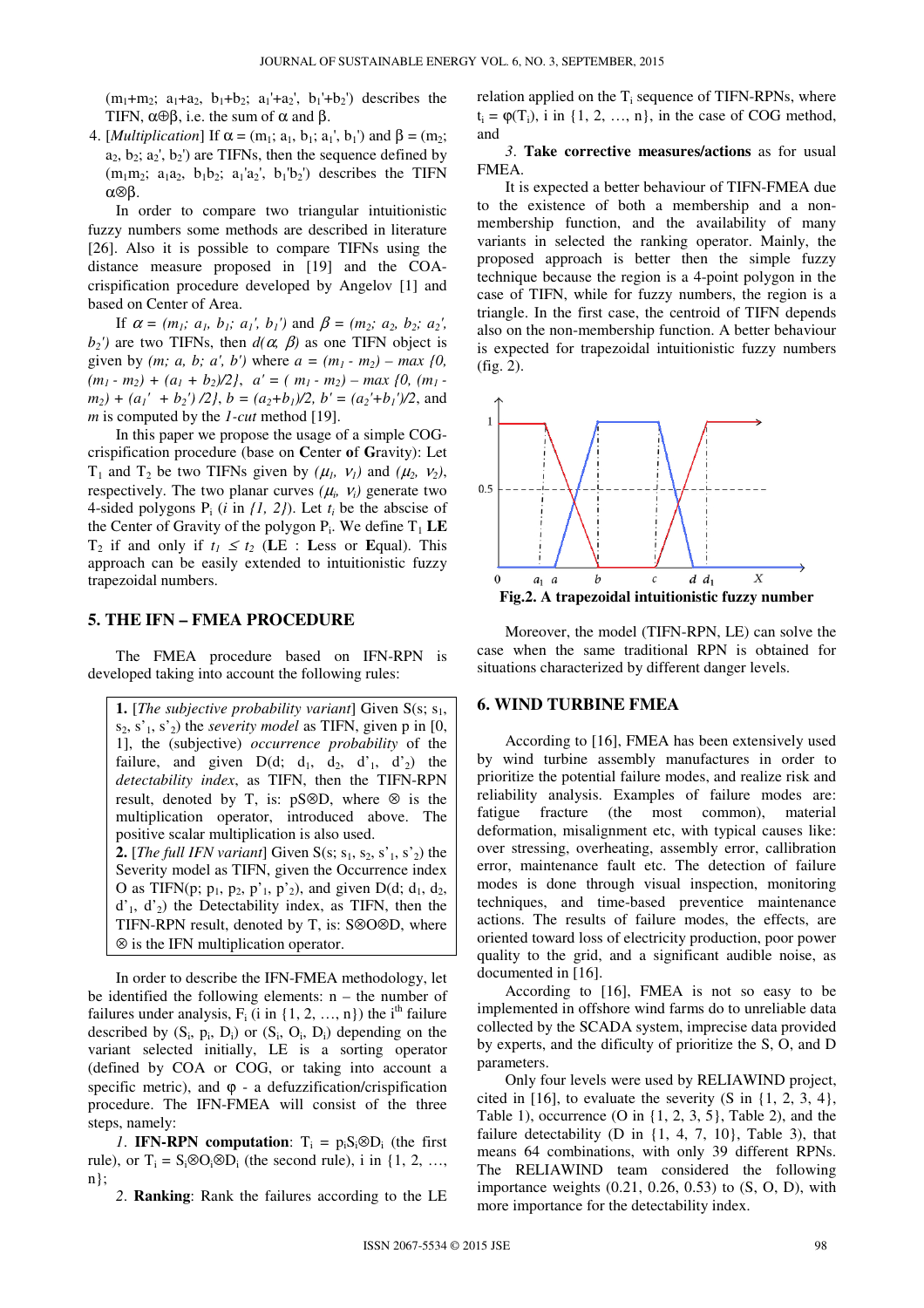## **Table 1. S-levels for wind turbine FMEA [16]**

| S              | Linguistic Variable | Criteria                    |
|----------------|---------------------|-----------------------------|
|                | Minor               | Urgent repair is necessary  |
|                |                     | even electricity can<br>be  |
|                |                     | generated.                  |
| $\overline{2}$ | Marginal            | Reduction in ability<br>to  |
|                |                     | is<br>generate electricity  |
|                |                     | observed.                   |
| 3              | Critical            | Loss of ability to generate |
|                |                     | electricity                 |
| $\overline{4}$ | Catastrophic        | Major demage<br>the<br>to   |
|                |                     | installation.               |

## **Table 2. O-levels for wind turbine FMEA [16]**

| O                           | Linguistic Variable | Criteria                            |  |
|-----------------------------|---------------------|-------------------------------------|--|
| 1                           | Extremely unlikely  | single failure mode<br>A            |  |
|                             |                     | probability of occurrence is        |  |
|                             |                     | less than $10^{-3}$ .               |  |
| $\mathcal{D}_{\mathcal{L}}$ | Remote              | A single failure mode               |  |
|                             |                     | probability of occurrence is        |  |
|                             |                     | more than $10^{-3}$ , but less than |  |
|                             |                     | $10^{-2}$ .                         |  |
| 3                           | Occasional          | single failure mode<br>A            |  |
|                             |                     | probability of occurrence is        |  |
|                             |                     | more than $10^{-2}$ , but less than |  |
|                             |                     | $10^{-1}$ .                         |  |
| 5                           | Frequent            | single failure mode<br>A            |  |
|                             |                     | probability of occurrence is        |  |
|                             |                     | greater than $10^{-1}$ .            |  |

## **Table 3. D-levels for wind turbine FMEA [16]**

| D  | Linguistic Variable | Criteria                      |  |
|----|---------------------|-------------------------------|--|
| 1  | Almost sure         | Current methods used<br>to    |  |
|    |                     | detect the failure modes      |  |
|    |                     | always will detect<br>the     |  |
|    |                     | failure.                      |  |
| 4  | High                | There is a great confidence   |  |
|    |                     | that the current methods will |  |
|    |                     | detect the failure.           |  |
| 7  | Low                 | There is a low confidence     |  |
|    |                     | that the current methods will |  |
|    |                     | detect the failure.           |  |
| 10 | Almost impossible   | No known methods<br>are       |  |
|    |                     | available to detect<br>the    |  |
|    |                     | failure.                      |  |

## **7. SOFT COMPUTING DETAILS**

The TIFN (or TrIFNs) can be used to solve an IFN-FMEA problem for a set of failures under sorting according to the level of IFN-RPNs, as proposed above. In the following the IFN-FMEA approach is shown starting from considerations given in [16], where the system under study belongs to the field of Offshore Wind Energy, as described above.

Using TIFN to model the S/O/D levels described above and updated, the following selections (tables 4, 5, and 6) proved to be suitable for wind turbine TIFN-FMEA. The completely TIFN-FMEA shown similar results like those reported in [16] and obtained by fuzzy rules.

## **Table 4. TIFN models for S-levels (S in {1, 4, 7, 9})**

| $\frac{1}{2}$ |                      |                         |
|---------------|----------------------|-------------------------|
| Linguistic    | Description          | TIFN-FMEA model:        |
| variable      |                      | (m; a, b, a', b')       |
| Minor         | Electricity can be   | (1; 0.1, 0.1, 0.2, 0.2) |
|               | generated but urgent |                         |
|               | repair is required   |                         |
| Marginal      | Reduction in ability | (4; 0.1, 0.1, 0.2, 0.2) |
|               | to generate          |                         |
|               | electricity          |                         |
| Critical      | Loss of ability to   | (7; 0.2, 0.2, 0.3, 0.3) |
|               | generate electricity |                         |
| Catastrophic  | Major damage to the  | (9; 0.3, 1, 0.4, 1)     |
|               | Turbine as a capital |                         |
|               | installation         |                         |

## **Table 5. TIFN models for O-levels:IF/Subjective cases**

| Linguistic<br>variable | Description                                                                                       | TIFN-FMEA model:<br>$(m; a, b, a', b')$ , $p - the$<br>crisp/subjective value |
|------------------------|---------------------------------------------------------------------------------------------------|-------------------------------------------------------------------------------|
| Extremely<br>rare      | A single failure<br>mode probability<br>of occurrence is<br>less than $0.001$                     | (0.0005, 0.0004, 0.0005,<br>$0.0005, 0.0005$ ;<br>$p = 0.0004$                |
| Occasionally           | A single failure<br>mode probability<br>of occurrence is<br>more than 0.001<br>but less than 0.01 | (0.007; 0.006, 0.003, 0.007,<br>$0.003$ ;<br>$p = 0.0055$                     |
| Frequent               | A single failure<br>mode probability<br>of occurrence is<br>more than 0.01<br>but less than 0.10  | (0.05; 0.04, 0.05, 0.05, 0.05);<br>$p = 0.055$                                |
| Unpleasant             | A single failure<br>mode probability<br>of occurrence is<br>greater than 0.10                     | (0.5; 0.4, 0.5, 0.5, 0.5);<br>$p = 0.45$                                      |

### **Table 6. TIFN models for D-levels (D in {2, 5, 7, 10})**

| Linguistic  | Description [16]    | TIFN-FMEA model:                |
|-------------|---------------------|---------------------------------|
| variable    |                     | (m; a, b, a', b')               |
| Almost sure | Current monitoring  | (2; 1.9, 1, 2, 4)               |
|             | methods almost      |                                 |
|             | always will detect  |                                 |
|             | the failure         |                                 |
| High        | Good likelihood     | $(5; 2, 1, 3, 2)$ ; see fig. 3. |
|             | current monitoring  |                                 |
|             | methods will detect |                                 |
|             | the failure         |                                 |
| Low         | Low likelihood      | (7; 1, 2, 2, 2)                 |
|             | current monitoring  |                                 |
|             | methods will detect |                                 |
|             | the failure         |                                 |
| Almost      | No known            | (10; 1, 0, 2, 0)                |
| impossible  | monitoring methods  |                                 |
|             | available to detect |                                 |
|             | the failure         |                                 |



**Fig. 3. Graphical representation of TIFN (5; 2, 1, 3, 2)**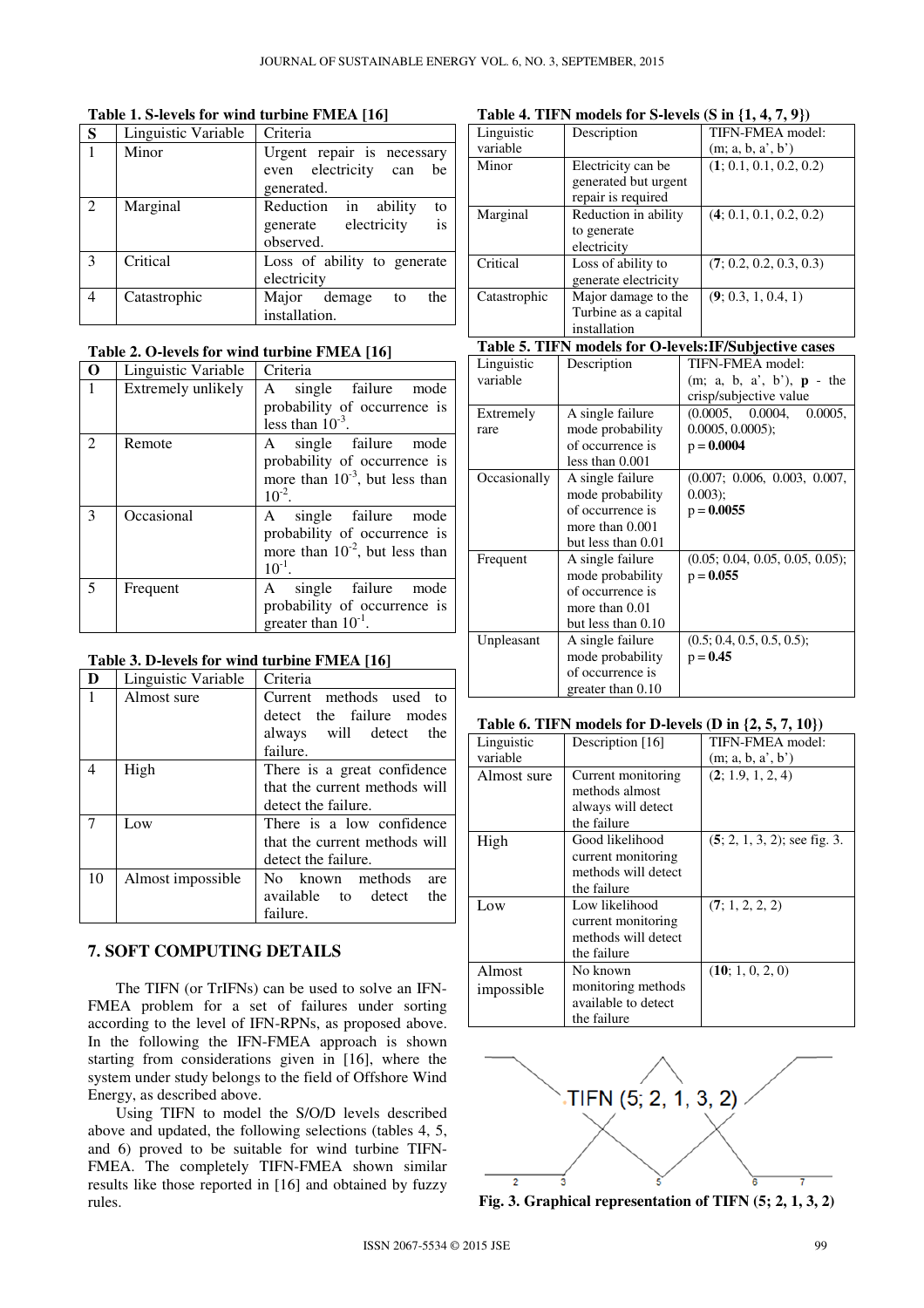**Computing example** (one rule from an IFN-Base Rule System for wind turbine FMEA): *If the Severity is*  **Marginal**, *the failure appears* **Occasionally**, *and the Detectability is* **Low** *then* TIFN-RPN = T. T = ?

According to the above tables, and using the first computing rule with  $p = 0.0055$ , then **T** = (0.154, 0.0253, 0.04895, 0.0495, 0.0539), as shown in fig. 4, and corresponds to a crisp value  $t = 0.156228$ .



Using the proposed approach and selecting appropriate models (TIFN, TrIFN) and crispification methods, the failures can be ranked without ambiguity. This is a clear improvement of the clasical FMEA, but uses more computational operations.

#### **8. CONCLUSION**

This paper has described the usage of intuitionisticfuzzy numbers to evaluate the risk priority numbers in order to avoid ambiguity and to facilitate a better ranking of failures/hazards when used for risk and reliability analysis..

Computational details (intuitionistic-fuzzy arithmetics: positive and negative scalar multiplication, addition, and multiplication operators) and sorting algorithms are formulated in an IF – environment.

Finally a case study are used to demonstrate some computational details of the proposed approach, to extend the discussion on "A Fuzzy-FMEA risk assessment approach for offshore wind turbines", available in [16].

Commuting from the discrete scale to intuitionisticfuzzy modelling offers to the specialist/expert more freedom to appreciate the required level (of severity, occurrence, and detectability). Even the proposal is a general one, it may be useful to many fields of activity (mainly for risk management department).

The future developments are dedicated to:

- the usage of intuitionistic-fuzzy intervals and their arithmetic to compute RPNs as intervals and update the IF-FMEA procedure;
- the development of an expert system for FMEA/FMECA approaches based on intuitionistic-fuzzy entitities (numbers, intervals, union of numbers and intervals).

#### **ACKNOWLEDGEMENT**

This work extends previous results in applied soft computing methodologies obtained by authors. During the research, the authors were partially supported by their departments according to the internal research projects.

#### **REFERENCES**

- [1]. Angelov, P. Crispification: Defuzzification of Intuistic Fuzzy Sets. Busefal#64, http://www.listic.univsavoie.org/busefal/Papers/64.zip/64\_07.pdf, 1995
- [2]. Atanassov, K. Intuitionistic fuzzy sets. Fuzzy sets and Systems. 20, 1, 87-96, 1986
- [3]. Atanassov, K. More on intuitionistic fuzzy sets. Fuzzy sets and systems. 33, 1, 37-46, 1989
- [4]. Atanassov, K. New operations defined over the intuitionistic fuzzy sets. Fuzzy Sets and Systems. 61, 2, 137-142, 1994
- [5]. Atanasov, K.T. Intuitionistic Fuzzy sets. Physica-Verlag, Heidelberg, NewYork, 1999
- [6]. Atanassov, K.T. A Theorem for Basis Operators Over Intuitionistic Fuzzy Sets. Mathware & Soft Computing. 8, 21-30, 2001
- [7]. Ben-Daya, M., Raouf, A. A Revised Failure Mode and Effects Analysis Model. International Journal of Quality & Reliability Management. 13, 1, 43-47, 1996
- [8]. Bowles, J.B. An Assessment of PRN prioritization in a Failure Modes Effects and Criticality Analysis. Journal of IEST. 47, 51-56, 2004
- [9]. Bowles, J.B., Pelaez, C.E. Fuzzy Logic Prioritization of Failures in a System Failure Mode, Effects and Criticality Analysis. Reliability Engineering and System Safety. 50, 2, 203-213, 1995
- [10].Braglia, M., Frosolini, M., Montanari, R.:- Fuzzy Criticallity Assessment Model for FMEA. International Journal of Quality and Reliability Management. 20, 4, 503-524, 2003
- [11].Chang, C.L., Wei, C.C., Lee, Y.H. Failure Mode and Effects Analysis using Fuzzy Method and Grey Theory. Kibernetes. 28, 9, 1072-1080, 1999
- [12].Chang, K.H., Cheng, C.H. Evaluating the Risk of Failure using the Fuzzy OWA and DEMATEL Method. Journal of Intelligent Manufacturing. 22, 2, 113-129, 2011
- [13].Chen, J.K. Utility Priority Number for FMEA. Journal of Failure Analysis and Prevention. 7, 5, 321-328, 2007
- [14].Chen, S.M., Tan, J.M. Handing Multi-Criteria Fuzzy Decision-Making Problems Based on Vague Set Theory. Fuzzy Sets and Systems. 67, 163-172, 1994
- [15].Dilibabu, R., Krisnaiah, K. Application of Failure Mode and Effects Analysis to Software Code Reviews - A Case Study, Software Quality Professional. 8, 2, 30-41, 2006
- [16].Dinmohammadi, F., Shafiee, M. A Fuzzy-FMEA Risk Assessment Approach for Offshore Wind Turbines. International Journal of Prognostics and Health Management. https://www.phmsociety.org/sites/phmsociety.org/files/ph m\_submission/2013/ijphm\_13\_013.pdf, 2013
- [17].Gan, L., Li, Y.-F., Zhu, S.-P., Yang, Y.-J., Huang, H.-Z. Weighted Fuzzy Risk Priority Number Evaluation of Turbine and Compressor Blades Considering Failure Mode Correlations. Int. J., Turbo Jet-Engines. 31, 2, 119- 130, 2014
- [18].Gilchrist, W. Modelling failure modes and effects analysis. International Journal of Quality & Reliability Management. 10, 5, 16-23, 1993
- [19]. Guha, D., Chakraborty, D. A Theoretical Development of Distance Measure for Intuitionistic Fuzzy Numbers. International Journal of Mathematics and Mathematical Sciences. doi:10.1155/2010/949143, 2010
- [20].Hong, D.H., Choi, C.H. Multi-Criteria Fuzzy Decision-Making Problems Based on Vague Set Theory. Fuzzy Sets and Systems, 114, 103-113, 2000
- [21].Kaufman, A, Gupta, M.M. Introduction to Fuzzy Arithmetic: Theory and Application. Van Nostrand Reinhold, New York, 1985
- [22].Mahapatra, G.S. *Reliability Optimization in Fuzzy and*